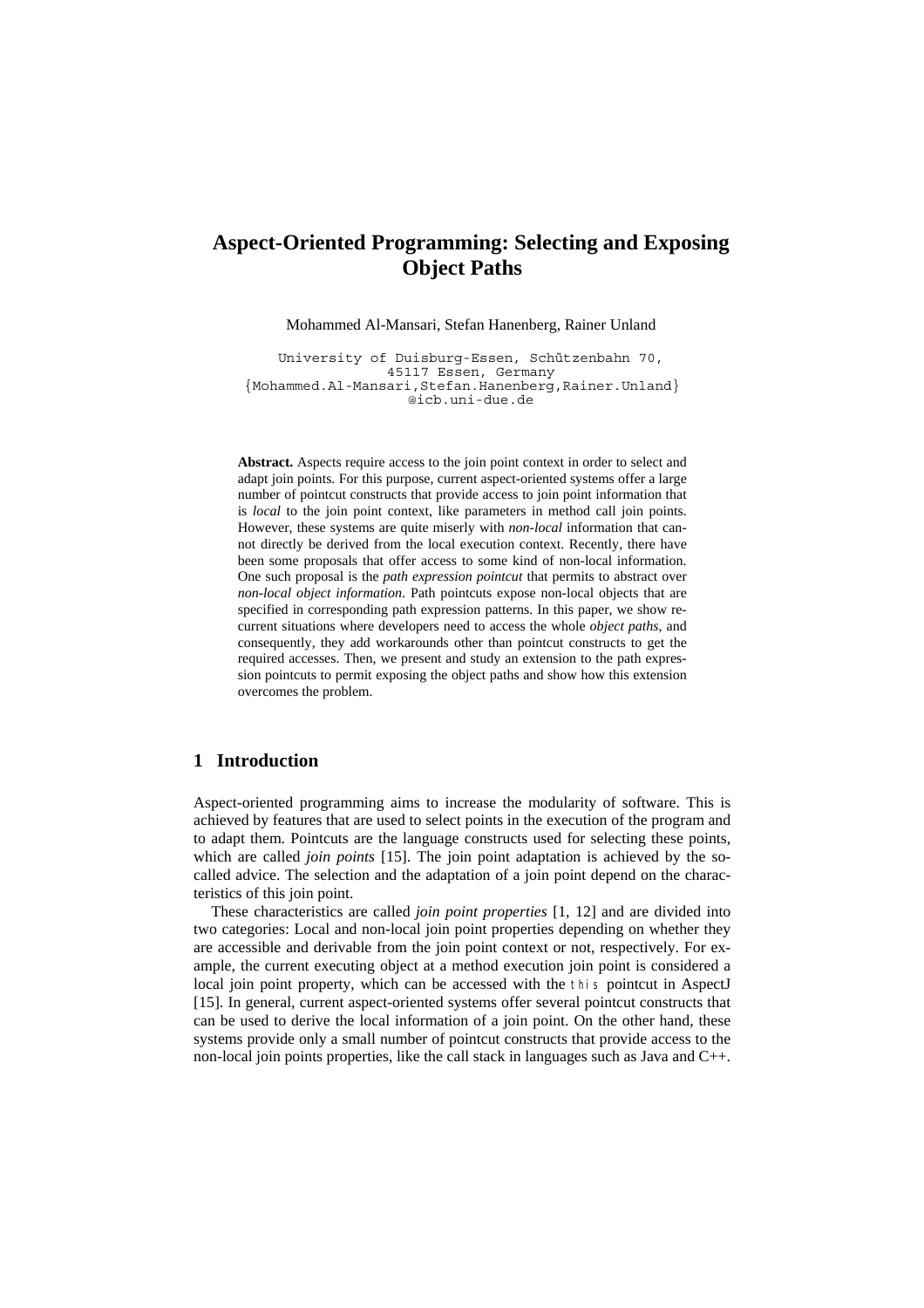One intention of aspect-oriented systems is to provide pointcut languages that permit the developer to specify expressive pointcuts [\[27\]](#page-15-1) where the join point selections correspond to the developer's mental model [\[32\]](#page-15-2). This also implies that the available join point properties provided by an aspect-oriented system must suffice the developers' needs. In addition to that, the resulting aspects would be easier to maintain, more robust against changes, and contain no mixture between the pointcut and advice code. As a consequence, it has been pointed out by a number of researchers that there is a need for more pointcuts that offer abstractions over non-local properties [\[2,](#page-14-2) [23,](#page-15-3) [35\]](#page-15-4). However, none of these proposals provide abstractions over the non-local properties that are based on object information, for which we proposed the path expression pointcut [\[1\]](#page-14-0) as an explicit construct.

In this paper we take a step forward by extending the path expression pointcut that allows aspects to access the whole object information in the matching paths. We motivate our proposal using two examples from the object persistence concern. These examples illustrate why we need to get not only object references from the whole path but also field information that establishes the relationships between these objects. This is achieved by exposing the whole non-local part of the object graph that is related to the join point to the aspect.



<span id="page-1-0"></span>**Fig. 1.** Class diagram for the problem domain

The rest of the paper is organized as follows: In the rest of this section, we first describe the object model of an example that is used throughout the paper. Then for the purpose of self-containedness, we give a brief description on the current version of the path expression pointcut. In section 2, we discuss two motivating examples and the problem statement. Section 3 presents the extension to the path expression pointcut. We talk about related works in section 4. In section 5 we discuss some issues regarding our proposal and its implementation. The paper is concluded in section 6.

#### **1.1 Example**

Figure **[1](#page-1-0)** shows a class hierarchy adopted from [\[17\]](#page-15-5) for a company object model. The intention is to persist all company objects that are added to special containers called "persistent lists": Instances of Persi stedList class that persist all contained objects.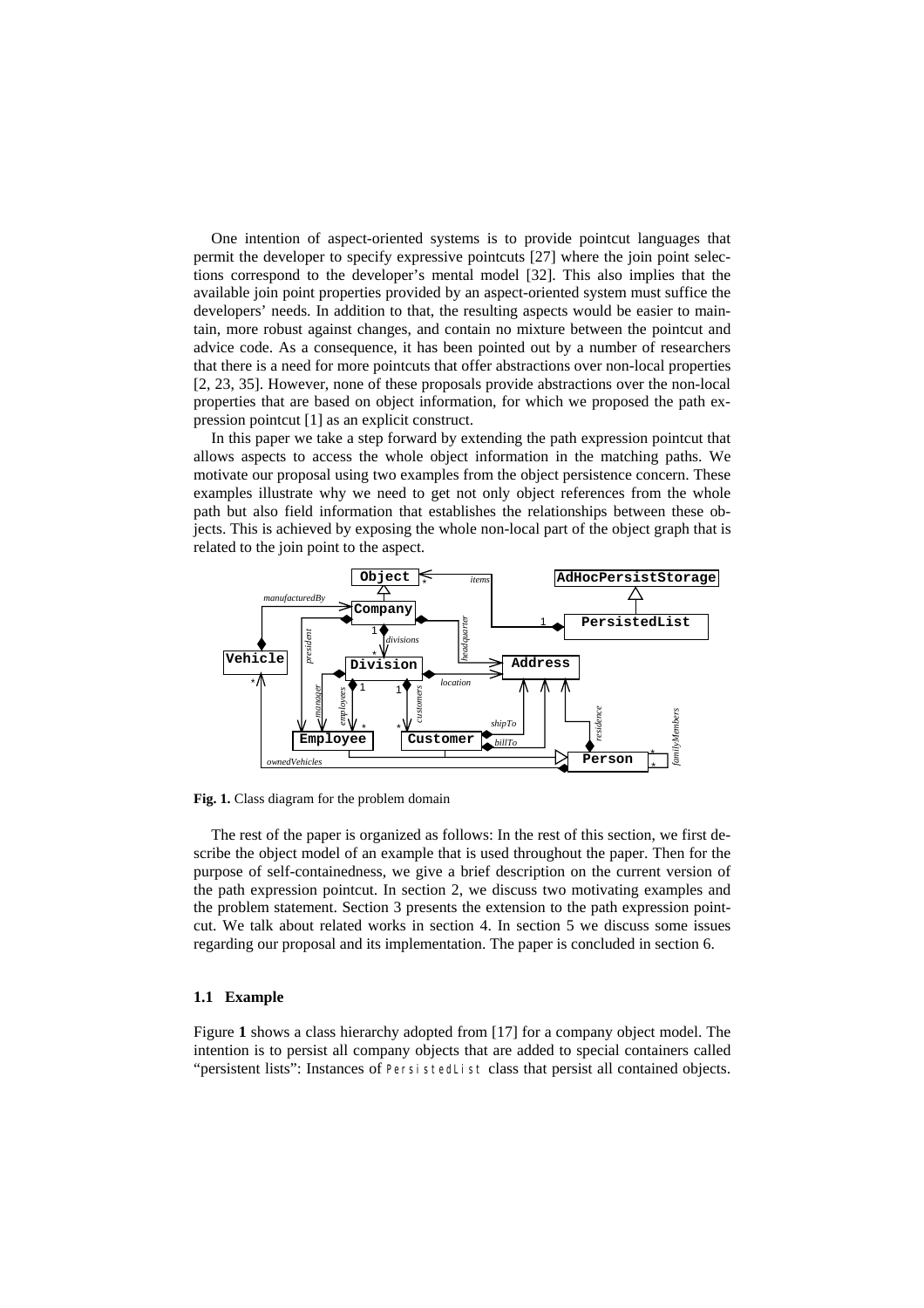These objects are not prepared to be persistent; rather they become persistent at the time they are added to the lists. This persistence service is an ad-hoc functionality provided by the persistent lists in a similar way to *spontaneous containers* [[29\]](#page-15-6).

As Figure **[1](#page-1-0)** elaborates, each company has a number of divisions, a president and a headquarter address. Each division in turn has a manager, a number of employees, a number of customers and a location address. Customer (which we added) and Employee are subtypes of Person. Each person object is associated with a collection of Vehicle objects. Finally, vehicle objects are associated with corresponding company objects by the relation manufacturedBy.

#### **1.2 Path Expression Pointcut**

The path pointcut traverses the current object graph in order to find paths that match a given path expression. A pointcut making use of a path pointcut picks out the join points where there exists at least one matching path. The general form is:

**path**(PathExpressionPattern);

For a detailed description of the syntax, please refer to section 3.1 in [\[1\]](#page-14-0). Within path expression patterns may specify certain objects as source objects, target objects and intermediate objects of the paths. Moreover, the associations between objects can be specified by names. The path pointcut applies pattern matching mechanism by using the wildcards "\*" and "/" to specify associations between objects along the path. The path pointcut is used to expose both local and non-local context from the join points and it can be used along with other pointcut designators by means of operators "&&", "||" and "!". For example, consider the following pointcut:

**pointcut** pc(Company c, Person p, Object o):  **path**(c -\*-> Employee p -/-> o) && **set**(\* \*) && **target**(o);

This pointcut picks out every set join point whose target is the object o and where there is at least one path between the objects c and o via p. The wildcard "\*" in the path expression indicates that there is a direct relationship between c and p, whereas "/" indicates that there may be many objects on the path between these objects.



<span id="page-2-0"></span>**Fig. 2.** A Company instance has two references to the same Address instance

Like in AspectJ, the objects described in the path expression can be bound to the corresponding variables in the pointcut's header. Then the bounded objects are exposed from the join point context to the aspect context. According to the semantics of the path pointcut, the result of a path expression is a set of distinct valid parameter bindings rather than a set of matched paths.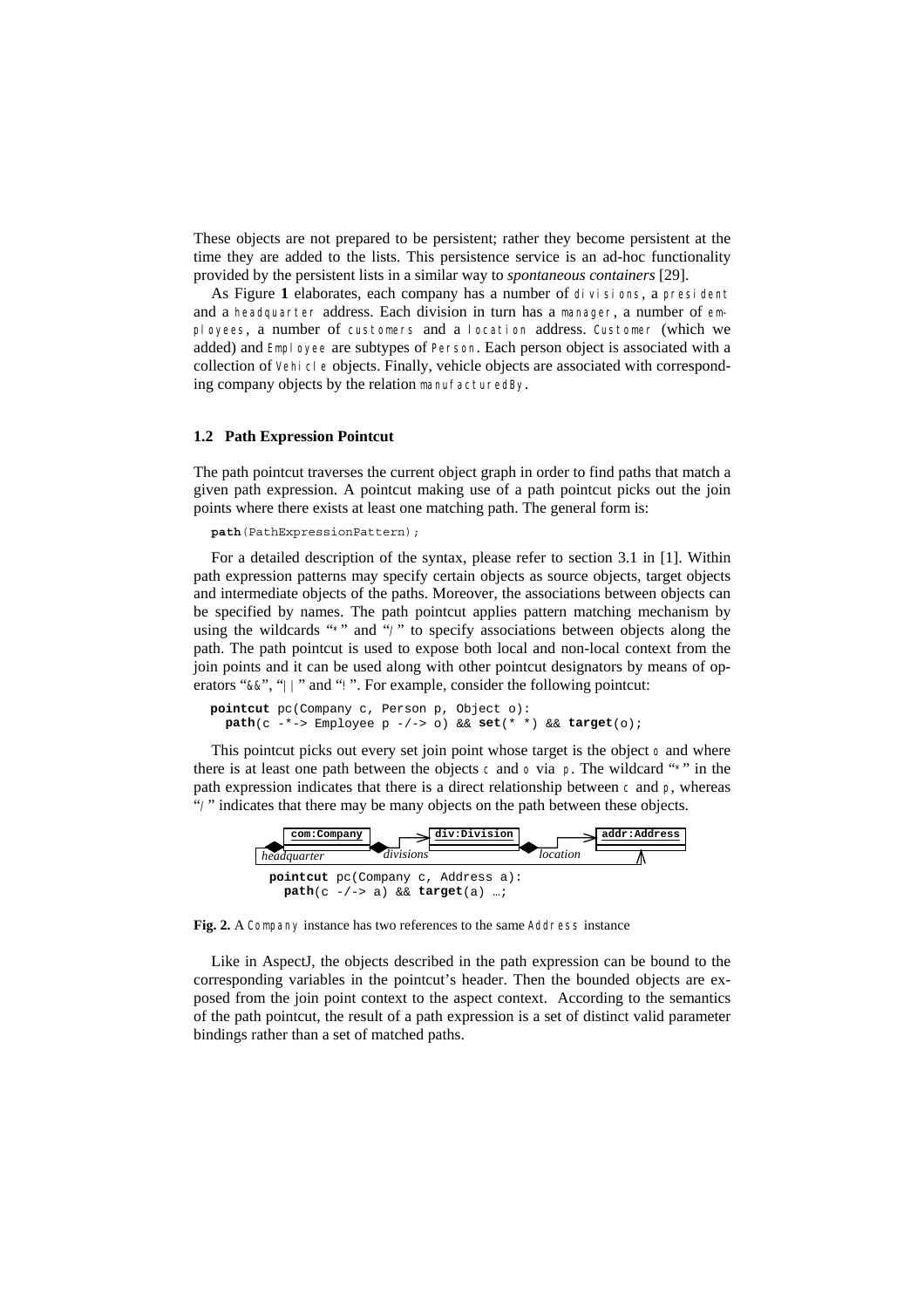For example, in Figure **[2](#page-2-0)**, the path expression in the pointcut matches two paths: (com –headquarter-> addr) and (com –divisions-> div -location-> addr), however, the valid parameter bindings is only: (c=com, a=addr). Notice that there are two occurrences of the variable name a, once as a destination in the path expression and then it is used in the target pointcut. The path pointcut allows multiple occurrences of the same variable name in one or more path expressions and unifies these occurrences to be bound to the same value.

A consequence of multiple parameter bindings is that the advice execution mechanism is modified to allow a single advice that is associated with the pointcut to be executed as many times as the size of the parameter bindings set.



<span id="page-3-0"></span>**Fig. 3.** Two resulting paths between a division and an address are resolved to two bindings

For example, according to the pointcut of Figure **[3](#page-3-0)**, the resulting bindings are: (d=div, c=c1, a=ad1) and (d=div, c=c2, a=ad2). Hence, each single advice that is associated with this pointcut must be executed two times for each single binding. An important question is in which order these executions should be performed. For example, assume that there are two concurrent transactions, each updates one of the objects ad1 and ad2 and that the developer wants to run these concurrent changes in a descending order by customers balances. Since the balance of c2 is greater than that of c1, the advice must be executed first with the binding:  $(d=di v, c=c2, a=ad2)$ .

```
public boolean addrChg(Object[] o1, Object[] o2) { 
  Customer \text{ cust1} = (Customer) \text{ o111};Customer cust2 = (Customer) o2[1];
   return cust1.getBalance() > cust2.getBalance(); 
} 
pointcut pc(Div d, Customer c, Address a): 
   set(* *)&& target(a)&& path(d -/-> c -/-> a) orderBy(this.addrChg);
```
#### <span id="page-3-1"></span>**Fig. 4.** Possible ordering method specification

As a solution, we provide an extra construct, namely orderBy that is added to the path pointcut. It takes a name of the method containing the ordering code specified by the developer. The method is similar to the compare method of the Comparable interface in the Java API. For example, in the pointcut pc of Figure **[4](#page-3-1)**, the parameter of the orderBy is the name of the method addrChg whose signature has two array parameters of type 0bj ect each representing a single binding. The method extracts the second element from both arrays, casts them to type Customer and returns the comparison result between their balance fields. When no orderBy clause is specified, then the order would be undefined.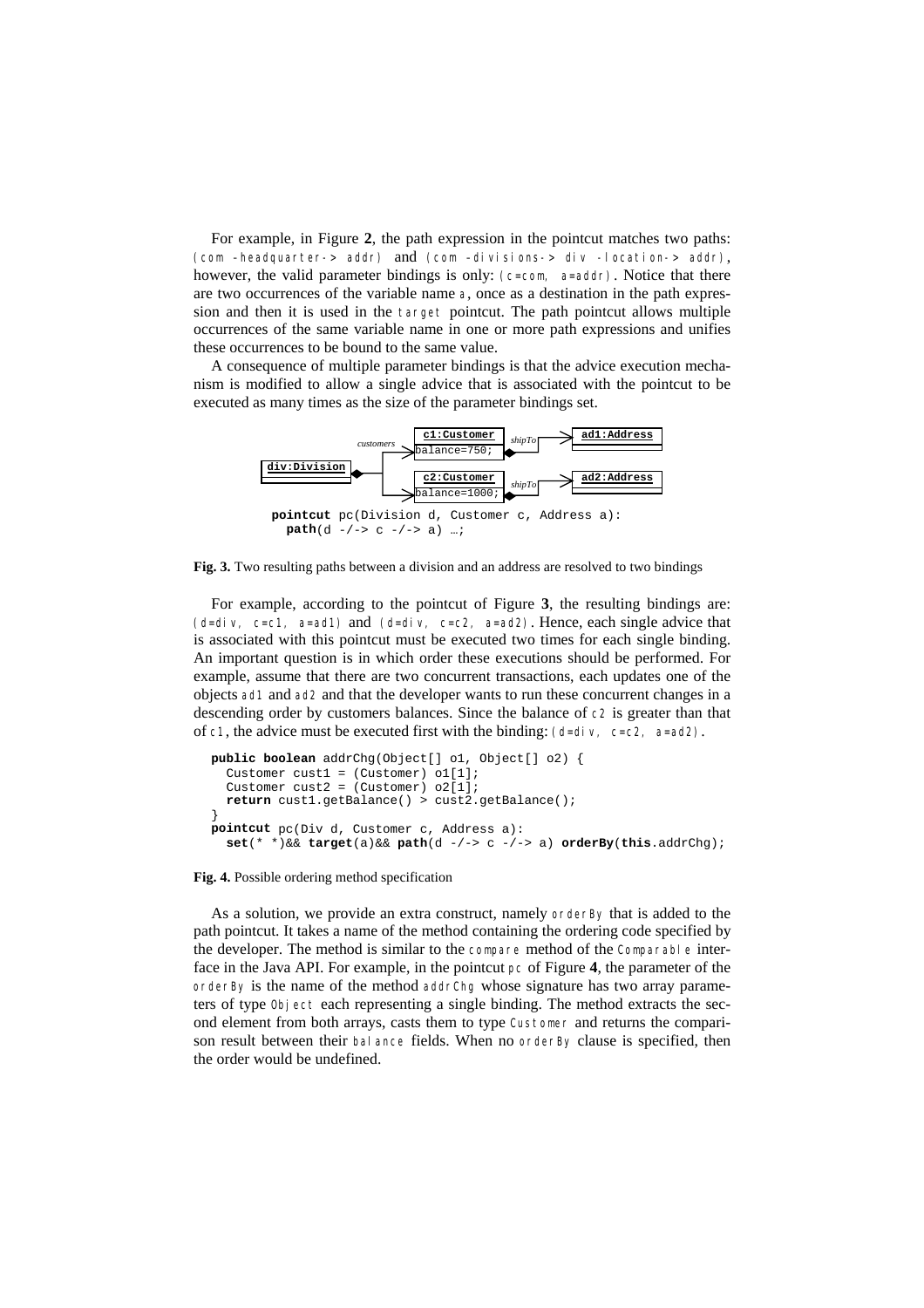# **2 Motivation**

One of the important issues of object persistence is to ensure the isolation property of concurrently executing transactions by means of concurrency control approaches. The concept of locking data items is one of the main used techniques of the concurrency control. There are two main types of locks: Shared or exclusive, generally known as read and write lock respectively. In what follows, we will consider two locking policies in our motivating examples: The field-based locking policy and the cascadingversion locking policy.

#### **2.1 Example 1: Field-Based Locking**

In the locking-based concurrency control of transactions literature, there is a large number of researchers discussing locking granularities [[11\]](#page-14-3), proposing techniques for fine-granularity locking [\[24,](#page-15-7) [28\]](#page-15-8) and discussing the benefits and the effects of multiple locking granularities [\[30\]](#page-15-9). The granule of the data that can be locked is either the whole database, an extension of objects, an object or a field of an object [\[14\]](#page-15-10). Here, we focus on locking the fields of the object that are being changed so that multiple transactions can be executed on this object.



<span id="page-4-0"></span>**Fig. 5.** Two separate concurrent transactions attempt to change the pres state

In Figure **[5](#page-4-0)**, the Company instance c, which references the object pres, is added to the persistent list p. Hence, this company object and all objects in its closure are to be made persistent. Assume that we are interested in applying locking on the fields of the Employee object. Two separate concurrent threads attempt to update the state of the employee. Thread1 in pcc wants to change the postcode value of addr and Thread2 in pm attempts to change the phone field of the employee. In order to permit both threads to modify the employee object simultaneously, we should acquire separate write locks for the fields residence and phone rather than for the object pres.

In aspect-oriented terms, each update is a join point that should be selected since the employee object belongs to the persistent list p. The needed information is: the objects p and pres. The aspect then should acquire a write-lock for each field that is to be changed. Here, the needed information is the fields residence and phone.

The local relevant context at the join point in Thread1 is the object addr, and the local relevant context for Thread2 is the object pres. In Thread1, the objects p and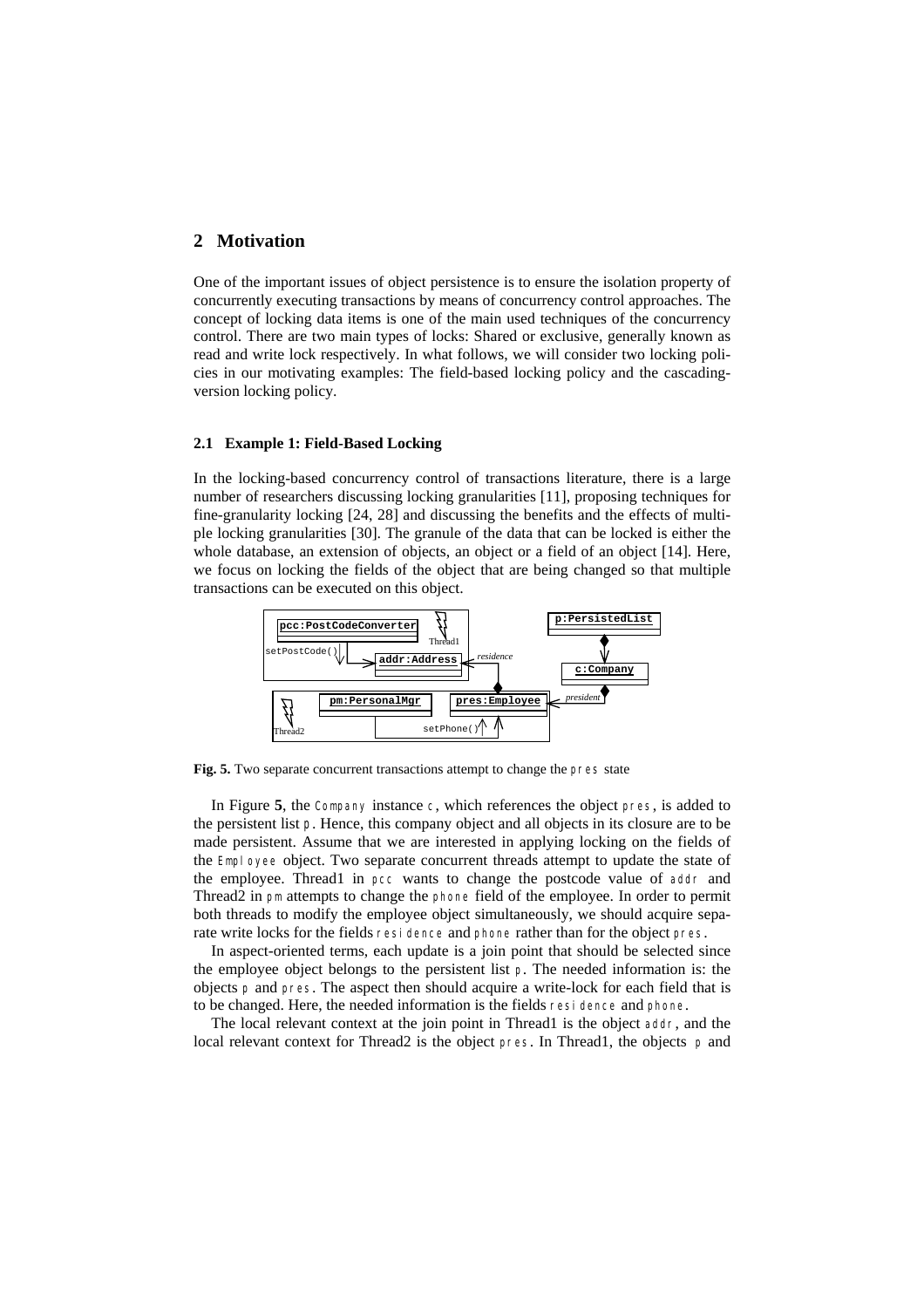pres, in addition to the field name residence, are considered to be non-local in Thread1, while the non-local object to Thread2 is p.

```
pointcut pc1(PersistedList pl, Employee e): 
  set(* *) && target(e) && path(pl -/-> e); 
pointcut pc2(PersistedList pl, Employee e, Object o): 
  set(* *) && target(o) && path(pl -/-> e -/-> o); 
before(PersistedList pl, Employee e): pc1(pl, e) { 
   String fname = thisJoinPointStaticPart.getSignature().getName(); 
   Field field = … // code to get the field by using its name and lock it
} 
before(PersistedList pl, Employee e, Object o): 
   pc2(pl, e, o) { 
   // code for getting the field of e which is the beginning of the reference closure from e to o 
}
```
<span id="page-5-0"></span>**Fig. 6.** Using the path pointcut in the field locking example

Consider the pointcut pc1 in Figure **[6](#page-5-0)**, it selects all set join points where the target object e of type Employee is reachable from the persistent list pl. According to Figure **[5](#page-4-0)**, pc1 selects the employee object pres due to the matching path:  $(p \rightarrow c \rightarrow pres)$ , and the resulting bindings is:  $(p \mid = p, e = pres)$ , which is exposed to the before advice. The advice gets the changed field by means of the reflective facilities in AspectJ and Java. Finally, the advice acquires the write-lock to the field phone of the object pres.

The pointcut pc2 selects all set operations targeted to any object o that is reachable from the persistent list pl via object e. From Figure **[5](#page-4-0)**, there is one matching path to the path expression pattern in pc2, i.e. (p -> c -> pres -> addr). Hence, this resulting binding is ( $pl = p$ ,  $e = pres$ ,  $o = addr$ ), which provides the advice with the access to the non-local objects p and e in addition to the local object addr. The advice must acquire a write-lock for the dirty field residence, however, this field is not available for the advice since this information is non-local to the join point.

To get access to the non-local field information, developers implemnt workarounds since this information cannot be accessed by using the available pointcut construct. These solutions are complex, difficult to maintain and error-prone though. Moreover, their code does not reflect on the semantics of the join point selection and adaptation.

### **2.3 Example 2: Cascading Version Locking**

To solve the concurrency control problem, researchers also proposed a number of version-based locking policies [[18,](#page-15-11) [22,](#page-15-12) [25\]](#page-15-13). In these policies, all transactions can grant shared read access to the object, and whenever a transaction attempts to update the state of the object, the application should check whether this update is performed on the right version of the object.

Version locking mechanisms use a so-called version (or write-lock) field that is added to every object and compare this field every time an update operation on the object is committed with the current value in the datastore. If they are equal, then the change is committed to the datastore, otherwise the change is disallowed and this indicates that the object must have been updated by another transaction. In the cas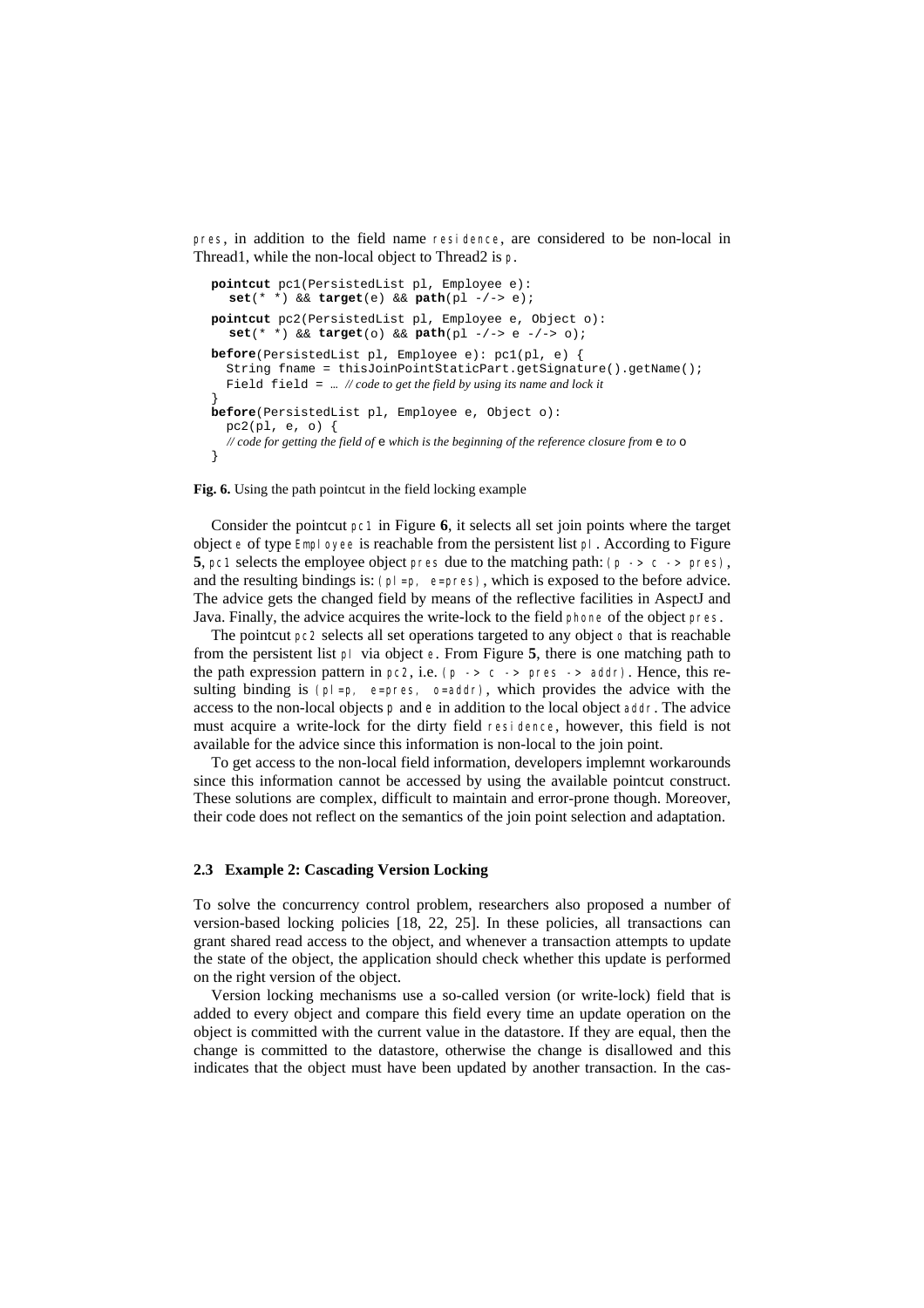cading version locking, the version field of all objects that reference the dirty object must be updated also.



<span id="page-6-0"></span>**Fig. 7.** A shared Address instance between two Company instances

As an example, consider the object graph in Figure **[7](#page-6-0)**. Two Company instances, com1 and com2, both referencing the same object addr. The Company instances are stored in the persistent list p. According to the version locking policy, any change to the addr will update the version field of addr as well as the version fields of its owner objects, i.e., com1 end com2. In our aspect, we want to be sure that the changed object is reachable from a persistent list. If so, the aspect should perform the dedicated version locking policy on the shared object. So, we use the following pointcut:

```
pointcut pc(PersistedList pl, Object o): 
   set(* *) && target(o) && path(pl -/-> o);
```
A corresponding advice gets access to the binding ( $pI = p$ ,  $q$  o=addr), despite the fact that there are two different paths from p to addr. The advice will consider the changes in the Address object and update its version field. However, the corresponding version field of com1 and com2 are not modified yet. Such situations affect the data consistency. In order to overcome this problem, we must get access to all objects in each path from p to addr in order to modify their versions.

As mentioned in the first example, the only way currently available for the developer in conventional aspect-oriented systems is to apply introspective facilities of the language to traverse the entire reference path to get the required accesses. These kind of solutions are not trivial, error-prone and mostly not reusable.

In summary, both examples illustrate the need for more expressive path pointcuts. The first example motivates the need for exposing not only the non-local objects, but also the non-local field information. The second example motivates the need for exposing all objects in the matching paths instead of the distinct parameter bindings.

# **3 Extended Path Expression Pointcuts**

In this section, we present an extension to the path expression pointcuts that overcomes the problems described above. We modified the syntax and the semantics of the pointcut construct so that the resulting paths are exposed to pointcuts and advice as a subgraph of the whole object graph. This subgraph is made local to the aspect and from its interface developers can extract the objects and their relationships.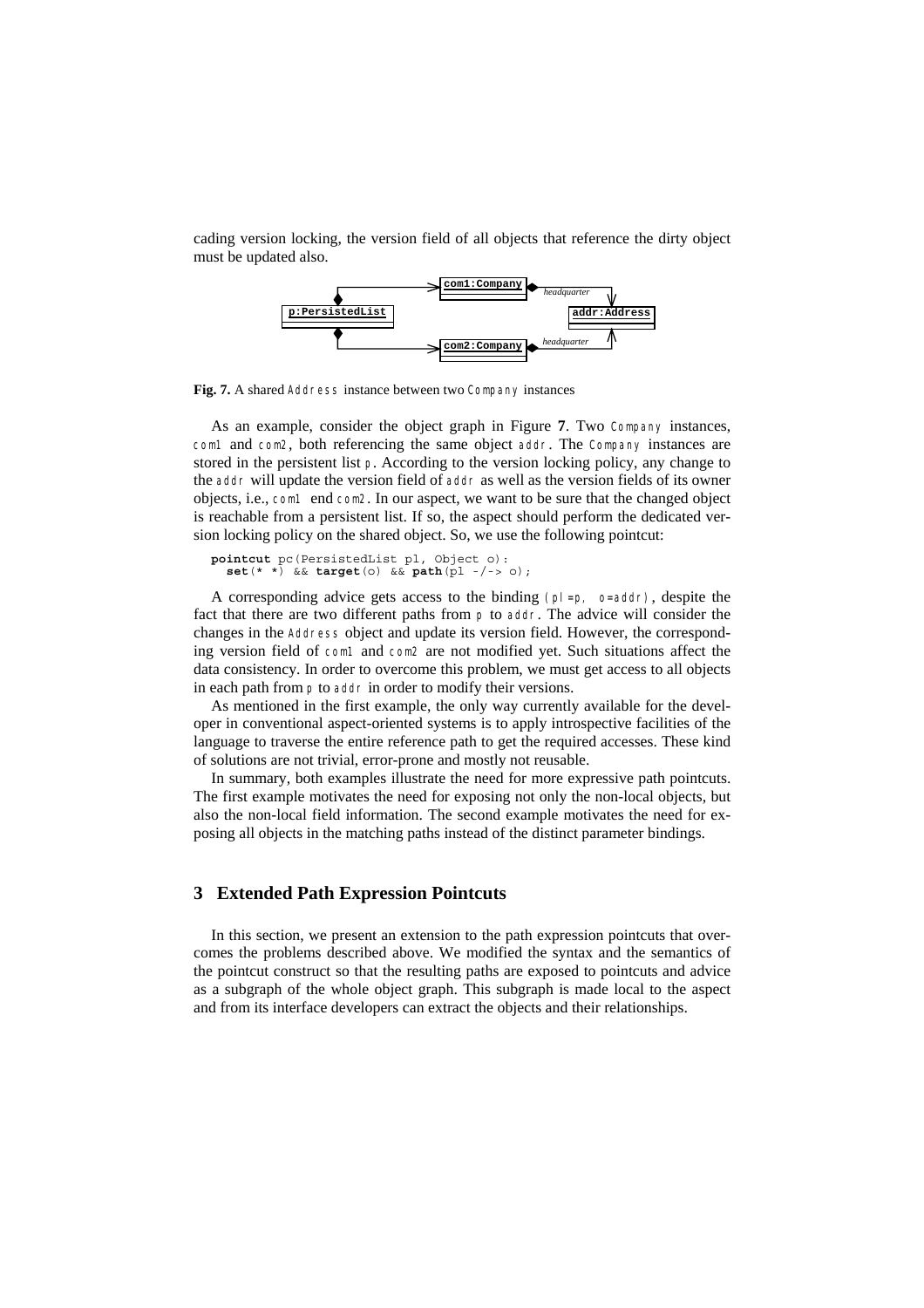#### **3.1 Syntax and Semantics of the Path Pointcut**

In order to get access to the resulting paths, we slightly modified the syntax of the path expression pointcut so that it has two parameters: The first parameter refers to an instance of type PEGraph (discussed in section 3.2). The second parameter is the path expression pattern. The new syntax is:

**path**(PEGraph identifier, PathExpressionPattern).

The new model maintains the syntax specifications of the PathExpressionPattern discussed in [[1\]](#page-14-0). The path pointcut calculates the path expression pattern against the current heap and adds all matching paths to a generated PEGraph object. When the evaluation process ends, the resulting PEGraph object is bound to the variable name identifier. The pointcut header must include this variable name as a parameter of type PEGraph. This parameter will be added to resulting parameter bindings being exposed to the pointcut and the associated advice.



**(c)** The resulting bindings: pg, c=com, a=addr

<span id="page-7-0"></span>

As an example, consider the object graph in part (a) of Figure **[8](#page-7-0)**. There are two matching paths to the given expression in the path pointcut: (com -divisions-> div -location-> addr) and (com -headquarter-> addr). The evaluation of this path expression creates an object of PEGraph that consists of the subgraph in Figure **[8](#page-7-0)**-(b). This object is bound to the variable pg. Finally, as shown in part c), the pointcut pc resolves the parameter bindings (pg, c=com, a=addr).

The created PEGraph at a given join point depends also on the resolved bindings. That means each distinct parameter binding has its own corresponding PEGraph object, which ensures exposing only relevant information to the join point. The relevant information consists of the objects and their relationships that are included in the matching paths even if these paths contain cycles. Notice that in Figure **[8](#page-7-0)**-(b), the two Employee objects along with their referencing field information, i.e. president and manager, are excluded from the result of the path pointcut since this information is not relevant to the given path expression.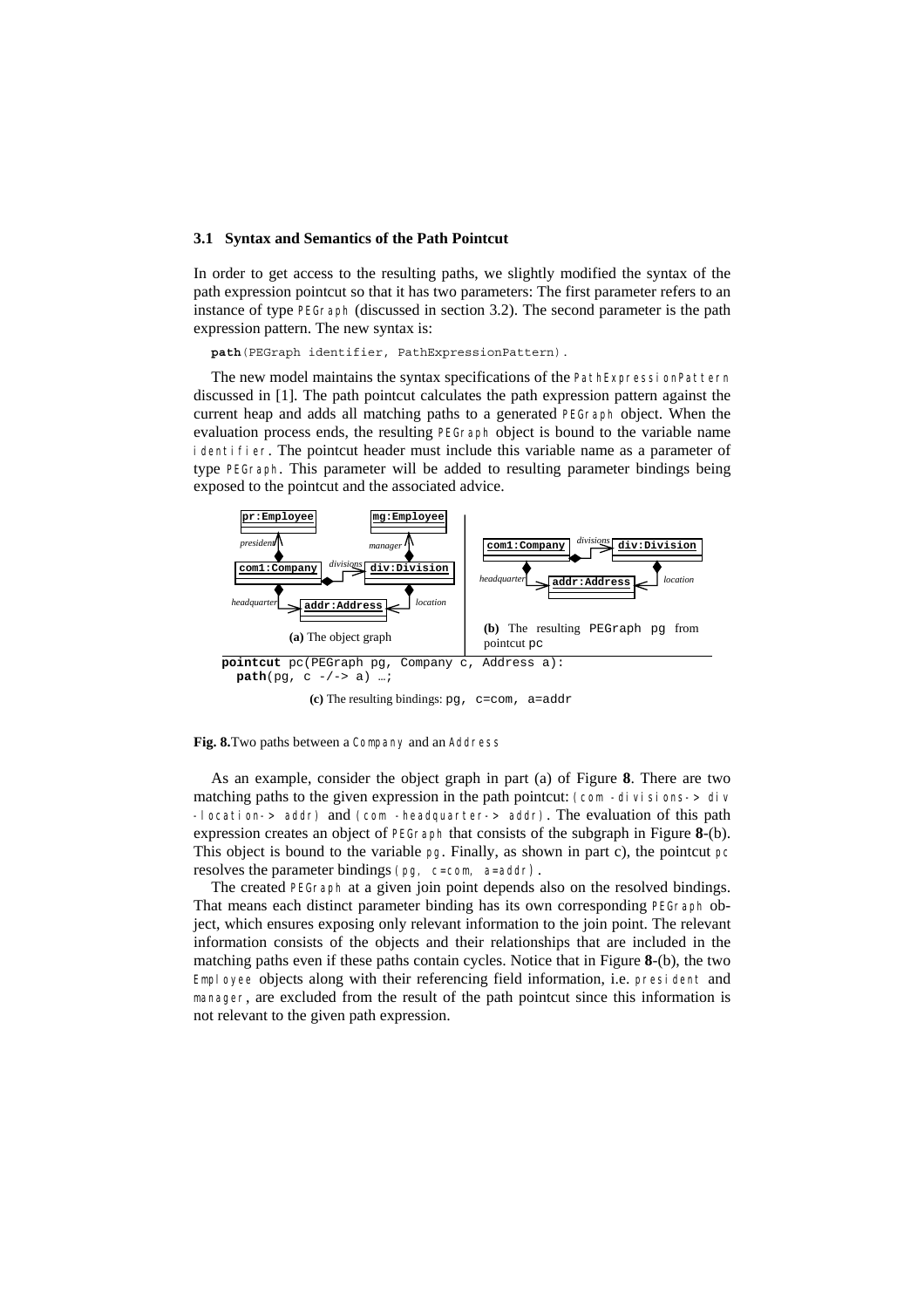

<span id="page-8-0"></span>Fig. 9. Infinite number of paths between objects di  $\vee$  and ad2

The presence of cycles in object graphs raises an important question regarding the termination of our pointcut construct. If a cycle appears in a matching path then it must be included in the resulting path graph. To guarantee the termination feature of the path pointcut, cycles should not be traversed more than once except when it is needed to traverse them again to fulfill the required set of bindings. Notice that we have to detect the cycles during the traversal of the object graph and have to add them to the resulting PEGraph if they occur in a matching path.



(b) PEGraph t2 - Bindings: pg=t2, d=div, c=c2, a=ad2

<span id="page-8-1"></span>**Fig. 10.** Two PEGraph objects, each for a different bindings

Consider the collaboration diagram in Figure **[9](#page-8-0)**. According to the given path expression, there is one matching path from  $di \vee$  to ad1 via c1, which constructs a temporary PEGraph object t1 that is bound to the variable pg. The resolved binding is: (pg=t1, d=div, c=c1, a=ad1) as shown in Figure **[10](#page-8-1)**–(a). On the other hand, there is an infinite number of matching paths from div to ad2 via c2 due to the presence of the cycle between the objects pr and c2. Suppose that the traversal algorithm visits div then c2 and finally reaches pr, if it selects to go through the edge labeled family-Members then it will visit c2 again, detect the cycle, save all information (objects and relations) and finally will return back to pr and follow the other edge to the object ad2. At this point the traversal algorithm finds a matching path as well as a valid distinct bindings for d, c and a. The whole path along with the cycle will be put in a temporary PEGraph object t2 as in Figure **[10](#page-8-1)**–(b), and then the pointcut resolves the second binding: ( $pq=t^2$ ,  $d=di v$ ,  $c=c^2$ ,  $a=ad^2$ ). The pointcut evaluation stops afterwards since there are no more matching paths.

Last but not least, the new extension maintains the semantics of the advice execution in the first version of the path pointcut. Since the number of distinct resulting bindings is two in the last example, any advice associates with the pointcut pc executes two times. The ordering schema discussed in section 1 also applies here. Hence,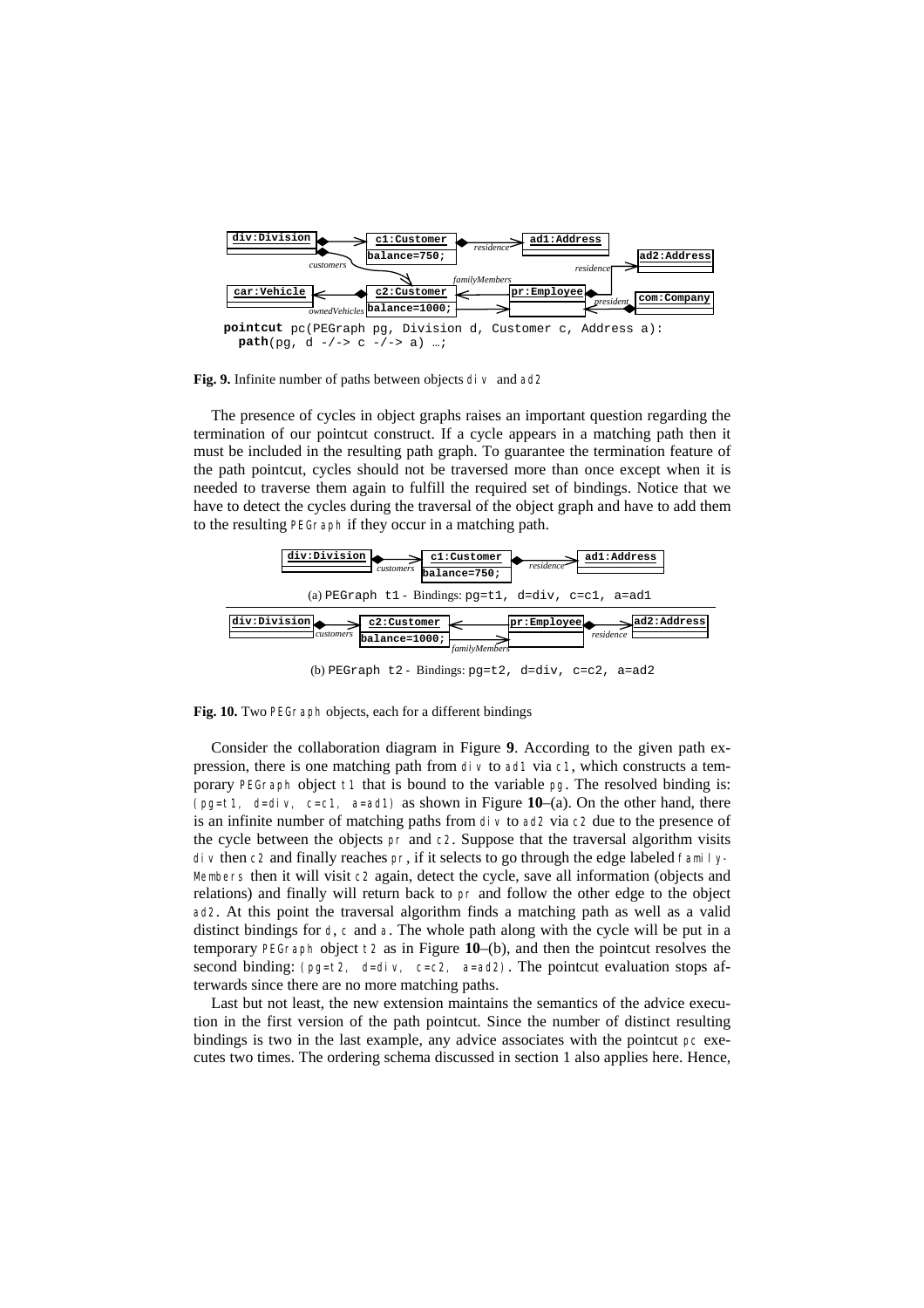if the developer wants to run the advice first on the bindings that contains higher balance customers, then (s)he must define the same ordering method of Figure **[4](#page-3-1)** except that the index of the customer object in the binding is 2 instead of 1.

#### **3.2 Path Expression Graph**

As stated above, the result from the path pointcut is a subgraph of the whole object graph that contains only the information relevant to the selected join point. We said that this resulting graph will be assigned to an object of type PEGraph. The public interface of this data structure is illustrated in Figure **[11](#page-9-0)**.

```
class PEGraph<Current, Next> {<br>private Current current;<br>private Next next;<br>public Current getCurrent();<br>public Next getNext();<br>public List<PEEdge> getNextEdges();<br>public List<PEEdge> getNextEdges();
       public boolean setCurrentObject(Current current); 
 } 
class PENode<T> { public T getObject(); public List<PEEdge> getOutEdges(); public List<PEEdge> getInEdges(); 
 } 
class PEEdge<T> { public PENode<T> getRelatedNode(); public String getRelField(); 
 }
```
#### <span id="page-9-0"></span>**Fig. 11**. The public interface of the PEGraph

Each node of the PEGraph is of type PENode and contains a reference to an object of a generic type, a list of outgoing edges and a list of incoming edges. The edge of the PEGraph is of type PEEdge, which has two methods: getRelatedNode to get the generic typed object that represents the related node to the owner node of this edge (i.e. the node at the other edge). The method getRelField returns the relation name. The graph object provides the ability to navigate from any given object either in a forward or in a backward manner. This is done by getting access to the current object of the PEGraph instance, and then accessing its related objects and referencing fields.

The PEGraph interface cannot be mutated other than setting the current object field of the PEGraph class by using the method setCurrentObject. It is possible to set the current node by passing a reference to a specific object or a given PENode. The methods getNextNodes, getNextEdges and getNext are used to traverse through the PE-Graph. It should be mentioned that the object and field information returned from these methods is obtained from the resulting path expression graph. Other object information from the whole object graph that is not related to the selected join point could be accessed from the object that is associated with the PENode. The method getCurrent of the PEGraph returns the current object as a PENode, which can be used by the developer to get the object being associated with this node directly with help of method getObject.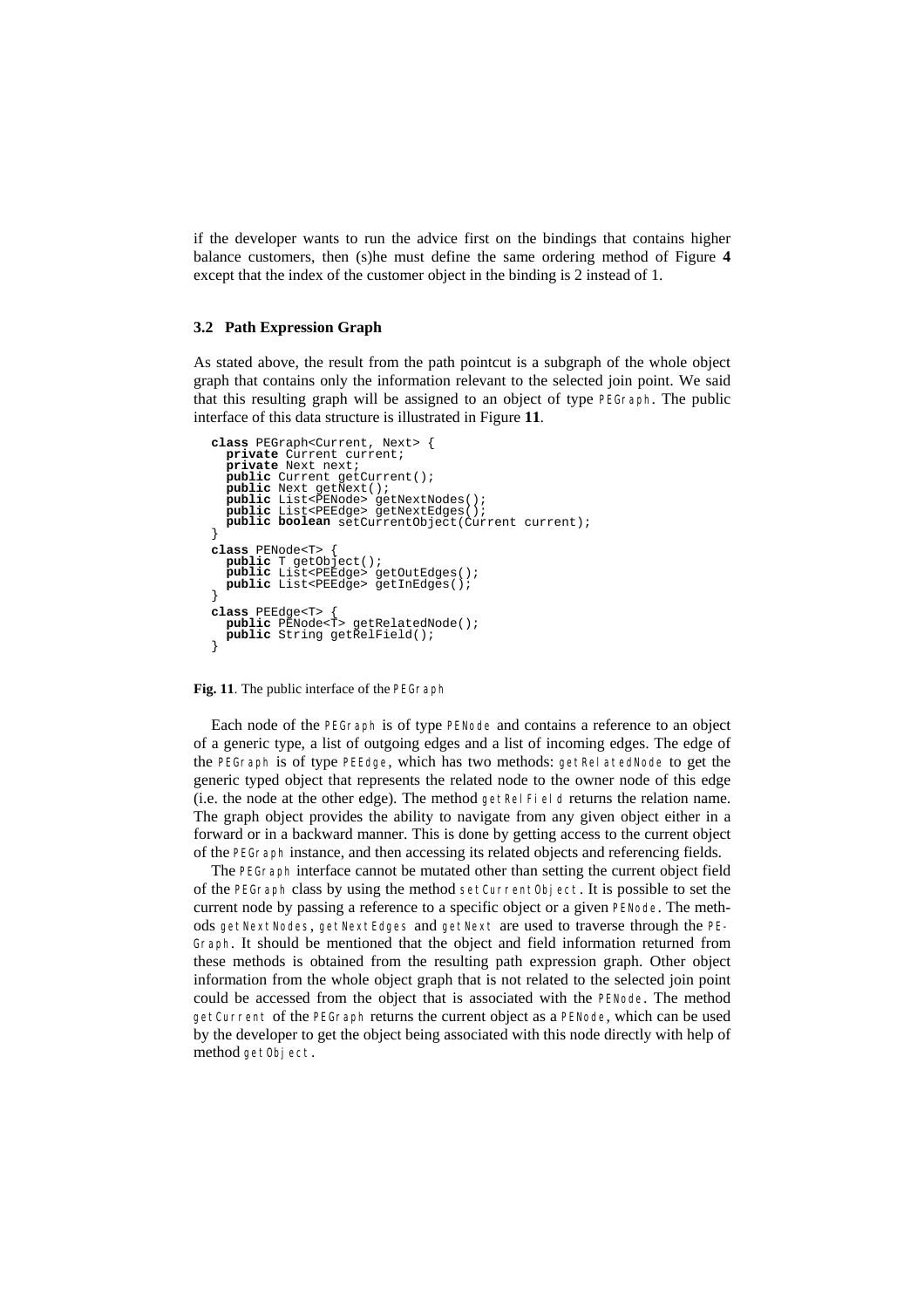This representation is making use of generic types, which allow developers to use the type information they know, either directly or from the PEGraph object, without casting. For example, consider the following pointcut specification:

```
pointcut pc(PEGraph<PENode<Division>, PEGraph<PENode<Customer>>> pg, 
             Division d, Customer c): path(pg, d -*-> c) …;
```
Here, the source of any matching path is specified to be of type PE-Node<Division>. Hence the following is type-safe:

Division myDiv = pq.qetCurrent().qetObject();

We try to make it as easy as possible for the developer to query over the dynamic object information that is relevant to the join point. Of course, there is a complexity overhead in our representation of the PEGraph, however, this is significant from the developer's point of view since it needs less effort to reason about type information (as compared to performing reflective operations and casting operations).

```
pointcut pc1( 
    PEGraph<PENode<PersistedList>, PEGraph<Object, Object>> pg, 
    PersistedList pl, Employee e):
  set(* *) && target(e) && path(pg, pl -/-> e); 
pointcut pc2( 
    PEGraph<PENode<PersistedList>, PEGraph<Object, Object>> pg, 
    PersistedList pl, Employee e, Object o): 
  set(* *) && target(o) && path(pg, pl -/-> e -/-> o); 
before( 
    PEGraph<PENode<PersistedList>, PEGraph<Object, Object>> pg, 
    PersistedList pl, Employee e, Object o): 
   pc2(pg, pl, e, o) { 
   pg.setCurrentObject(e); 
   List<String> dirtyFields = pg.getNextFields(); 
   for(String dfn: dirtyFields) { 
     // get the field from the object e and acquire a write-lock for it … 
   } 
}
```
<span id="page-10-0"></span>**Fig. 12.** The PEGraph object is used in the path pointcut in pc1 and pc2

#### **3.3 Field-Based Locking Example Revisited**

We use the new path pointcut in the pointcuts pc1 and pc2 as shown in Figure **[12](#page-10-0)**. According to the object graph in Figure **[5](#page-4-0)**, the path expression in pointcut pc1 matches the path: (p -i tems-> c -president-> pres). The PEGraph object pg will contain this path and it will be exposed to the advice along with the bindings ( $pi = p$ , e=pres). The associated advice would adapt the join point as shown in the motivating example since the pres object and the field phone is local information to the join point. It must be noted that the aspect maintains the PersistedList objects from which the traversing process begins.

When applying the pointcut pc2 to the collaboration diagram in Figure **[5](#page-4-0)**, the only matching path is: (p -items-> c -president-> pres -residence-> addr) that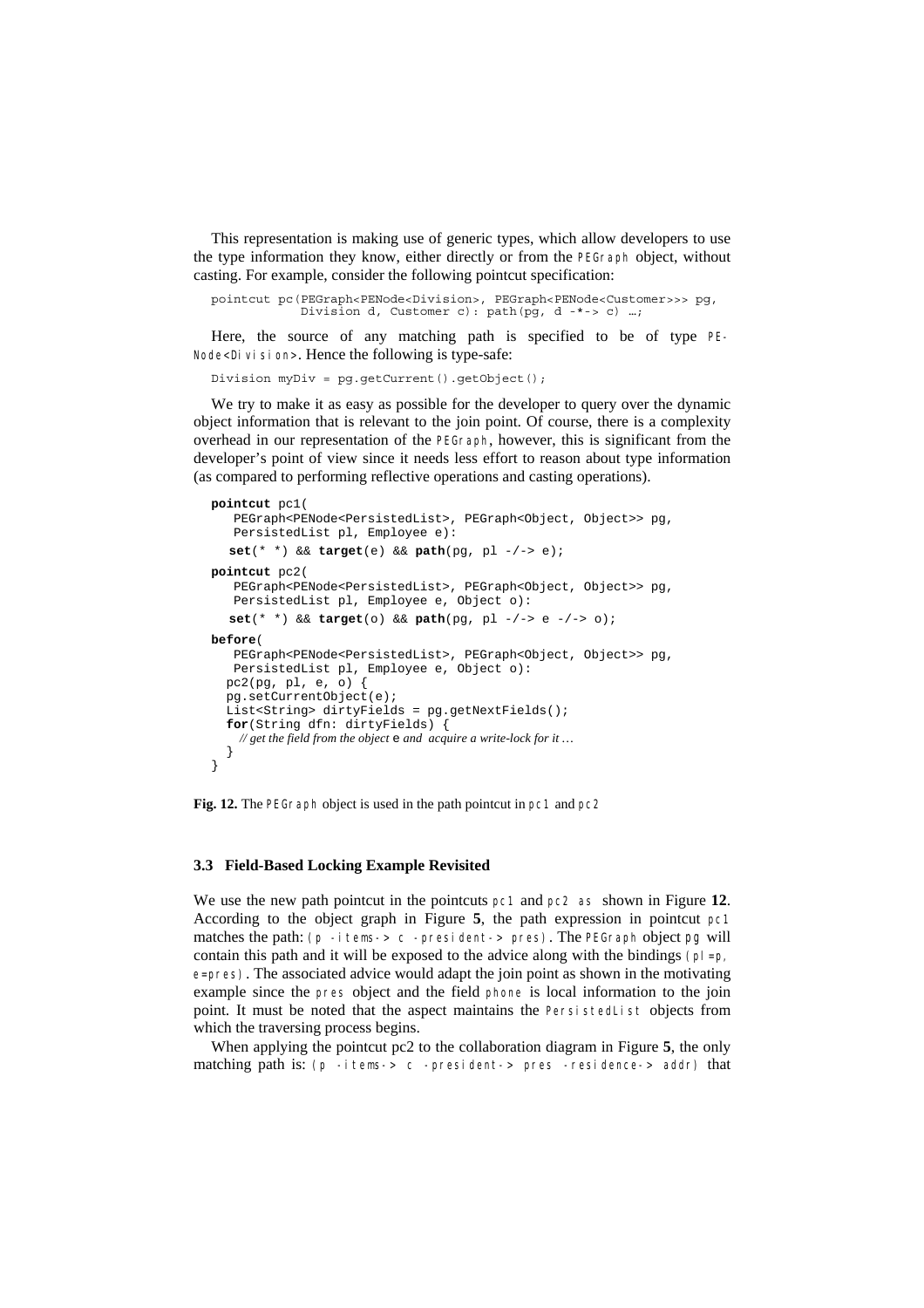represents the resulting PEGraph object pg. This object along with the objects p, pres and addr are exposed to the associated before advice in the figure. The first line of the advice sets the current object of the pg to e, which is the variable bound to the Employee object pres. The second line gets all fields of the current object pres that are available in the pg graph and puts the result in the array dirtyFields. The rest of the advice is the code responsible for iterating through the list elements and acquiring a write-lock for each. The only available field according to the resulting path graph in pg is the field residence of the object pres.

### **3.4 Version-Based Locking Example Revisited**

As in the last section, the extended path pointcut provides us with access to the required non-local information in the example: First, the persistent list object that contains the changed object, second, all objects in all reference paths from the persistent list to its contained changed object.

The following pointcut is making use of the path pointcut construct:

**pointcut** pc(PEGraph<PENode<PersistedList>, PEGraph<Object, Object>> pg, PersistedList pl, Object o): **set**(\* \*) && **target**(o) && **path**(pg, pl -/-> o);

With respect to Figure [7](#page-6-0), the resulting paths from this pointcut are: (p -i tems-> com1 -headquarter-> addr) and (p -items-> com2 -headquarter-> addr). These paths construct the part of the object graph that will be exposed to the advice as illustrated in Figure **[13](#page-11-0)**. This subgraph contains the information relevant to the set join point on the address object, that is, all objects that are referencing the changed object addr. The pointcut pc resolves one parameter binding:  $(p| = p, o = addr)$ , which is exposed to the advice, which will be executed just once.



<span id="page-11-0"></span>**Fig. 13.** The relevant PEGraph from the object graph in Figure **[7](#page-6-0)**

Since the whole reference paths are exposed to the advice, performing the cascading version locking would be trivial. The only thing developers have to do inside the advice is backward traversing the nodes of the pg object after setting the current object of the pg to point to addr. They can easily update the version fields of all traversed objects in order to apply the cascading version locking. Note that although the paths in this example are of length 2, this algorithm is useful for any length of the reference path where there is a guarantee to get access to all owner objects of the current object.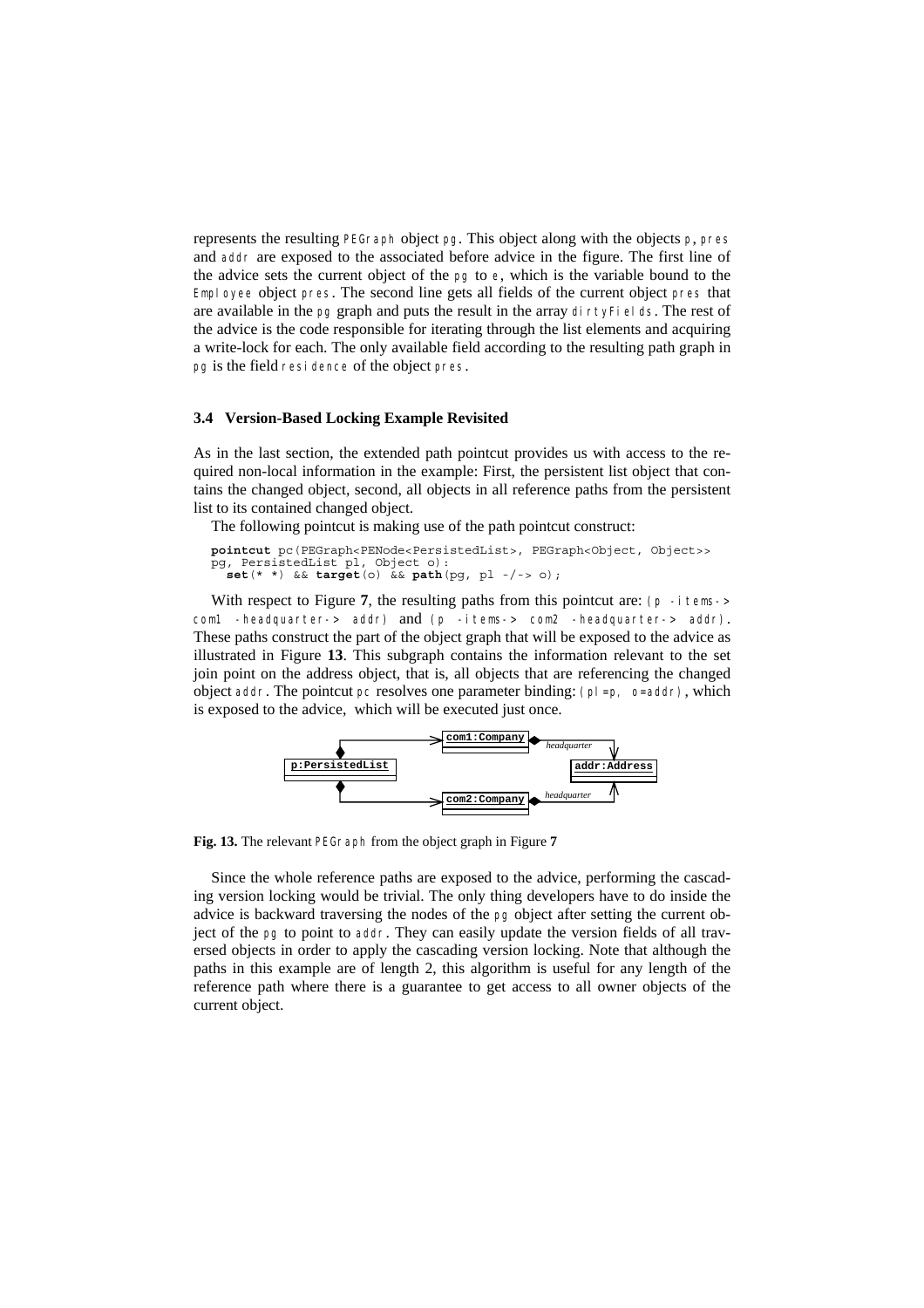# **4 Related Work**

Path expressions, first introduced in [[5\]](#page-14-4) to synchronize the operations on data objects, then became central ingredient of object-oriented query languages such as [\[10,](#page-14-5) [17,](#page-15-5) [34\]](#page-15-14). The W3 Consortium introduced the XPath language [\[6\]](#page-14-6) in order to address parts of an XML document [[4\]](#page-14-7). In our work, we study the benefit of the application of path expressions in increasing the expressiveness of pointcut languages in addressing object relationships at runtime and providing aspects with access to this information.

Adaptive programming (AP) [\[20,](#page-15-15) [21\]](#page-15-16) and strategic programming (SP) [[19\]](#page-15-17) provide interesting notions similar to the path expressions. They provide the developer with traversal control by the help of so-called traversal strategies and traversal schemes, respectively. The idea behind the aspect versions of AP and SP is that the advice is executed whenever the visitor component visits an object that belongs to a path that matches the given traversal. This is in contrast to the path pointcut that participates in the selection of the join point and exposes the matching object paths as well.

A lot of research effort is done to provide access to the non-local join point properties. Some works cover the importance of selecting and adapting the join points based on execution trace matching. Stateful aspects [\[8,](#page-14-8) [35\]](#page-15-4) define conditions based on finite state transitions to trigger advice executions on a protocol sequence of join points. Other trace-based solutions have been discussed in [\[2,](#page-14-2) [9,](#page-14-9) [36\]](#page-15-18). Data flow pointcuts [\[23\]](#page-15-3) solve the problem of non-locality of data flow information at the join point. The context-aware aspects [[33\]](#page-15-19) provide means to access information that is associated with certain contexts that are currently available or occur in the past. Another wellknown example of accessing the non-local call stack at the join point is the cflow pointcut in AspectJ. However, all these proposals neither point to nor solve the problem of non-local join point properties that are based on object information.

Some works already discussed the need for expressive join point models that reflect the mental model of the developer [[32\]](#page-15-2). Moreover, expressive pointcuts increase the modularity [[27\]](#page-15-1) and are robust to absorb any changes to the application features and compositions. The authors in [\[27\]](#page-15-1) followed their previous remark about pointcuts that access dynamic properties of the program [\[3\]](#page-14-10) by implementing the Alpha language whose pointcuts are Prolog queries over a database consisting of different semantic models of the program execution. In our proposal we have to keep small parts of the current heap at a given join point. In contrast to logic-based pointcuts, the path pointcut relies on traversing the heap to get relevant object information in a form of paths. Alpha predicates can be used to compose pointcuts that represent the notion of path pointcuts, however, these compositions may result in complex pointcut definitions that can be avoided by using the path pointcut. Moreover, one of the main goals of our proposal is to apply the path expressions technique to AOP as an explicit construct and to discuss the effects of this integration and how to resolve them.

In association aspects [[31\]](#page-15-20), a new pointcut designator is introduced to AspectJ, namely associate, which is used to associate extended per-object aspect instances to a group of objects. The authors point to the need for multiple executions of the advice in the associated aspect instances. This multiple advice execution corresponds to our approach, however, they do not give a clear specification of the order in which these executions run such as what we have proposed in this paper.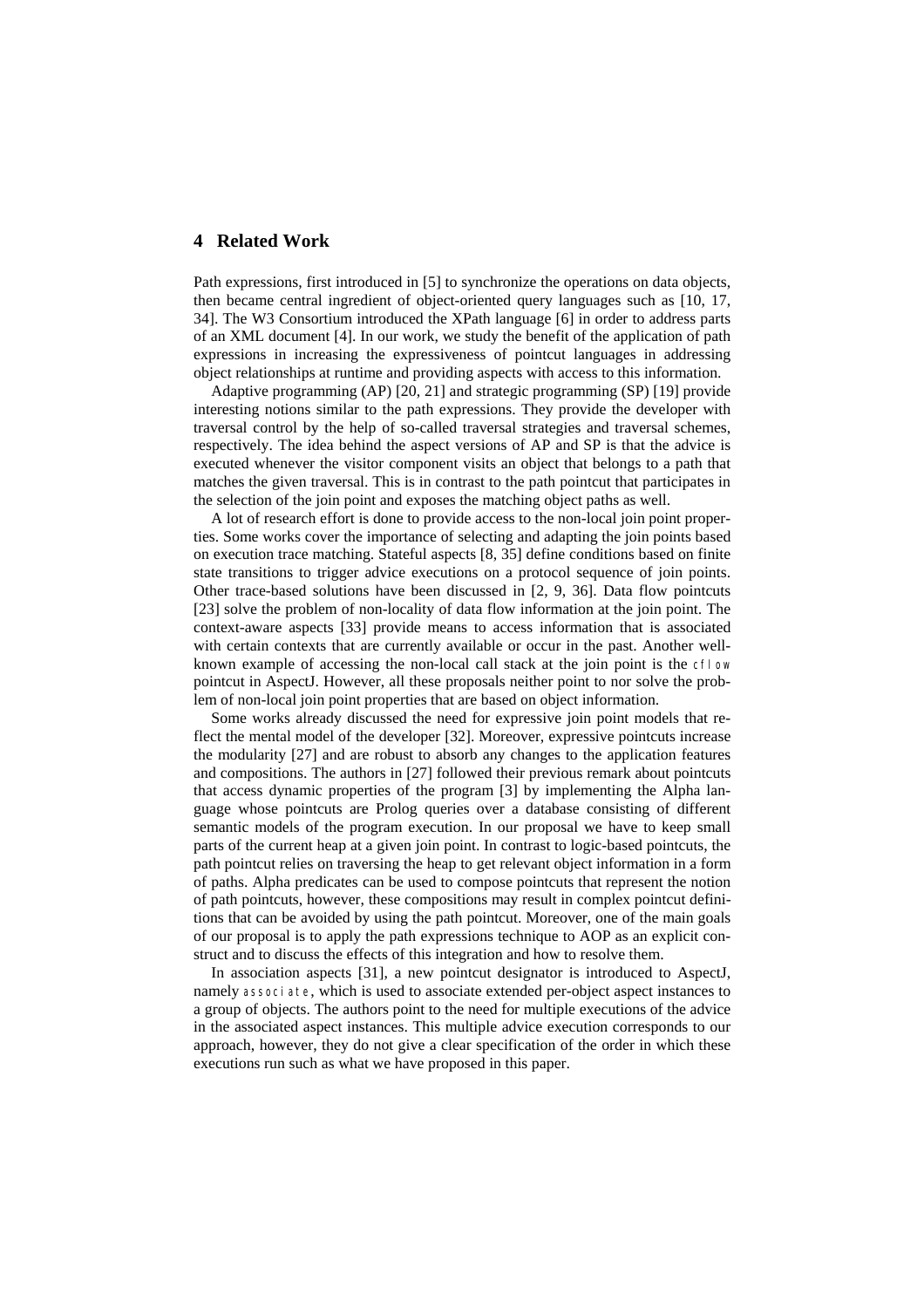# **5 Discussion**

Objects graphs are directed and may contain cycles, which is a source of complexity since there is a infinite number of matching paths to a given path expression in such structure. We can minimize this complexity by considering some restrictions, e.g., finding paths in the object graph that contain a cover to the needed bindings. This can be achieved using any of the efficient algorithms to detect cycles in directed object graphs and stop traversing through these cycles. For example, the time complexity of Floyd's cycle-finding algorithm [[7\]](#page-14-11) is *O(V)*, where *V* is the number of nodes in the graph. Moreover, this guarantees the termination of the path evaluation process.

Depending on the path expression, there are different situations of complexity. If the source and the target objects of the path expression are specified, then the problem is minimized to the single-pair shortest path, which is faster than the cases where one or both objects are not know. The running time is ranging from  $O(V \log V + E)$  to  $O(V^2$  lg  $V + VE$ ) or even to  $O(V^3)$  in the worst case for finding all paths between any two objects [[7\]](#page-14-11), where *V* and *E* are the number of nodes and edges of the object graph respectively. In fact this complexity also depends on the algorithm being used and the type of the object graph. For example, in sparse graphs, where  $E$  is much less than  $V^2$ , Johnson's algorithm runs faster than the Floyd-Warshall algorithm.

The here proposed extension for the path pointcut maintains the same ordering schema of the multiple advice executions at a given join point. I.e., the developers are asked to define their own ordering rules in a separate method. Following our argument about the rationale behind this design choice in [[1\]](#page-14-0), we still believe that it is not difficult to define reasonable ordering methods that ensure the termination.

One important issue when dealing with the object graphs in persistence systems is how these systems manipulate the collection objects. Most persistence systems consider these objects as second-class objects, e.g., [[13\]](#page-15-21). When two objects are sharing a second class object then each will have its own copy of this shared object so the changes in one copy will not be observed by the other owner object. Consequently, there must be a clear definition of how to represent these objects in the resulting PE-Graph from a path pointcut. For simplicity purposes, we ignore this issue in this paper and treat items of the collection individually.

# **6 Conclusion**

In this paper, we continue our argumentation about the need for abstractions in aspect-oriented systems that provide access to the non-local join point context. The motivating examples show the need to access non-local join point context that is not only based on objects but also on the relationships between these objects. Our examples cover some recurrent situations that occur when applying well-known locking policies in object persistence systems in an aspect-oriented manner. We have considered two such policies, field-based locking and cascading version locking mechanisms. For the first policy, we illustrate the need for accessing the non-local field information to apply the desired locking. In the second case, we show the need for getting the whole resulting paths instead of getting access to some objects in the path.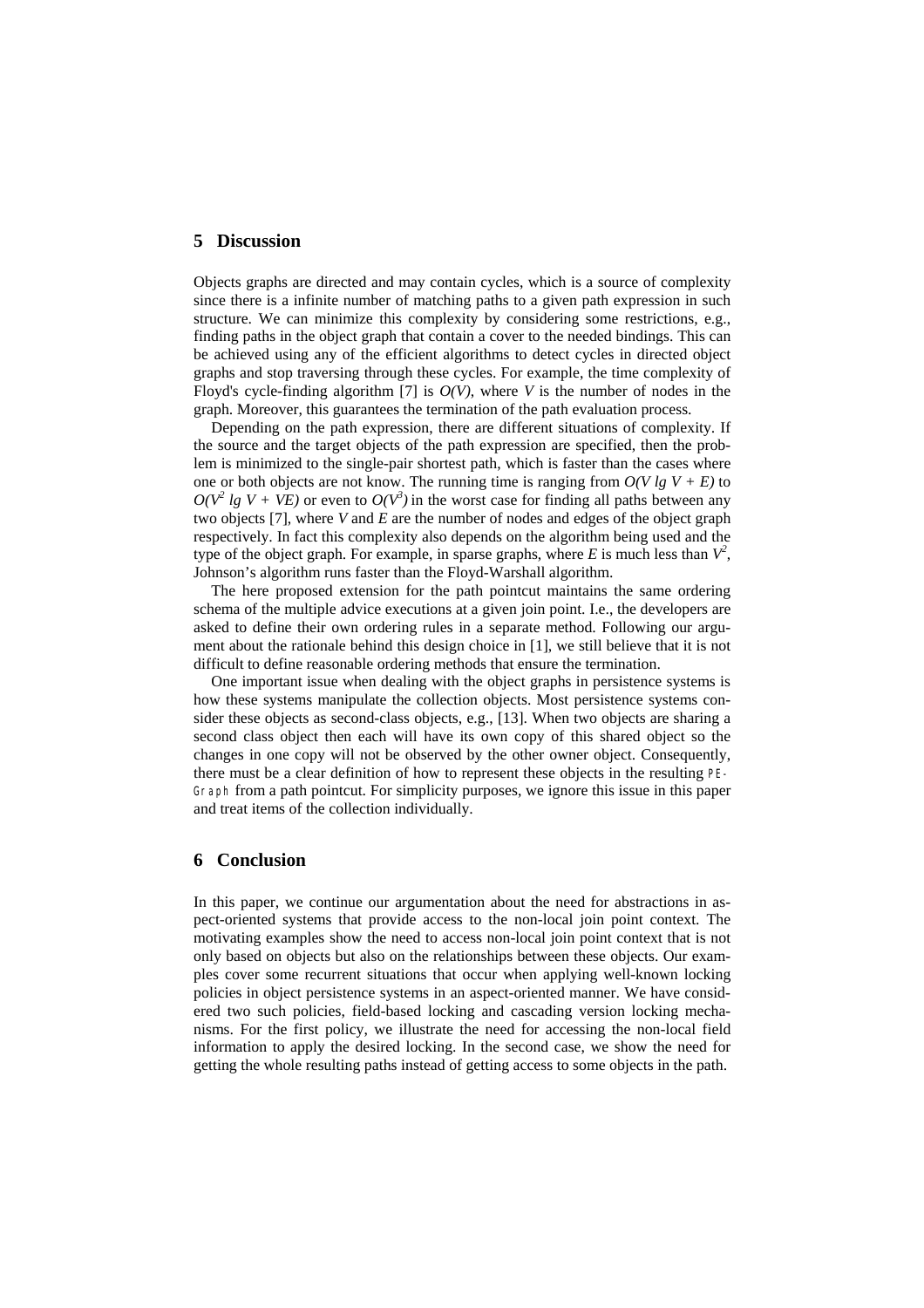Then we describe our solution to such problems as an extension for the path expression pointcut [[1\]](#page-14-0). The new extension provides access to the whole part of the object graph that is related to the join point and that is constructed from the matching paths. This subgraph is exposed then by the path pointcut to the aspect. Then we discuss some issues related to the extension. These include the public interface of the constructed subgraph that the developers can use to reason about objects and their relationships inside their aspects. We give our arguments about this representation. Then we discuss various aspect-oriented programming concepts and how the path pointcuts influence them with the help of some illustrative examples.

In the last section we present a general discussion about our proposal and some of its weaknesses. We suggest some possible ideas how to minimize the effects of these problems. These points are the focus of our future work.

Our experience with the path expression pointcuts shows a reasonable number of cases that require access to non-local object relationship information in persistence systems. However, we expect that path pointcuts have a large impact on increasing the expressiveness of pointcut languages. The reason for this is the flexibility of the path pointcut to express the mental model of the developers upon the role of object relationships in join point selection.

# **References**

- <span id="page-14-0"></span>1. Al-Mansari, M., Hanenberg, S.: Path Expression Pointcuts: Abstracting over Non-Local Object Relationships in Aspect-Oriented Languages; NODe'06, Erfurt, Germany; Sept 2006, LNI vol. P-88, pp. 81-96.
- <span id="page-14-2"></span>2. Allan, C., Augustinov, P., Christensen, A. S., Hendren, L., Kuzins, S., Lhot´ak, O., de Moor, O., Sereni, D., Sittampalam, G., Tibble, J.: Adding Trace Matching with Free Variables to AspectJ. In OOPSLA '05, San Diego, California, October 2005, ACM Press, pp. 345-364.
- <span id="page-14-10"></span>3. Bockisch, C., Mezini, M., Ostermann, K.: Quantifying over dynamic properties of program execution. In 2nd Dynamic Aspects Workshop, Chicago, Illinois, March 2005, pp. 71–75.
- <span id="page-14-7"></span>4. Bray, T., Paoli, J., Sperberg-McQueen. (eds.): Extensible Markup Language. Available online at http://www.w3.org/TR/REC-XML, 1998.
- <span id="page-14-4"></span>5. Campbell, R., Habermann, A.: The Specification of Process Synchronization by Path Expressions. LNCS (Eds. G. Goos and J. IIartmanls), pp. 89-102, V16, Springer Verlag, 1974.
- <span id="page-14-6"></span>6. Clark, J., Derose, S. (eds.):. XML Path Language (XPath), version 1.0. Available online at http://www.w3.org/TR/Xpath, 1999.
- <span id="page-14-11"></span>7. Cormen, T., Leiserson, C., Rivest, R., Stein, C.: Introduction to Algorithms, Second Edition. The MIT Press and McGraw-Hill, 2001.
- <span id="page-14-8"></span>8. Douence, R., Fradet, P., Südholt, M.: Composition, Reuse and Interaction Analysis of Stateful Aspects. In Proceedings. of AOSD'04, Lancaster, UK, March 2004, pp. 141-150.
- <span id="page-14-9"></span>9. Douence, R., Fradet, P., Südholt, M.: Trace-based aspects. In Filman, R. E., Erlad, T., Clarke, S., Aksit, M.. (eds.): Aspect-oriented Software Development, Addison-Wesley, 2005, pp. 201–217.
- <span id="page-14-5"></span>10. Frohn, J., Lausen, G., Uphoff, H.: Access to Objects by Path Expressions and Rules. I Proc. Of VLDB'94, Santiago, Chile, September 1994, pp. 273-284.
- <span id="page-14-3"></span>11. Gray, J., Lorie, R., Putzolu, G., Traiger, I.: Granularity of Locks in a Large Shared Data Base. VLDB 1975, pp. 428-451.
- <span id="page-14-1"></span>12. Hanenberg, S.: Design Dimensions of Aspect-Oriented Systems. PhD dissertation. Duisburg-Essen University, October 2005.